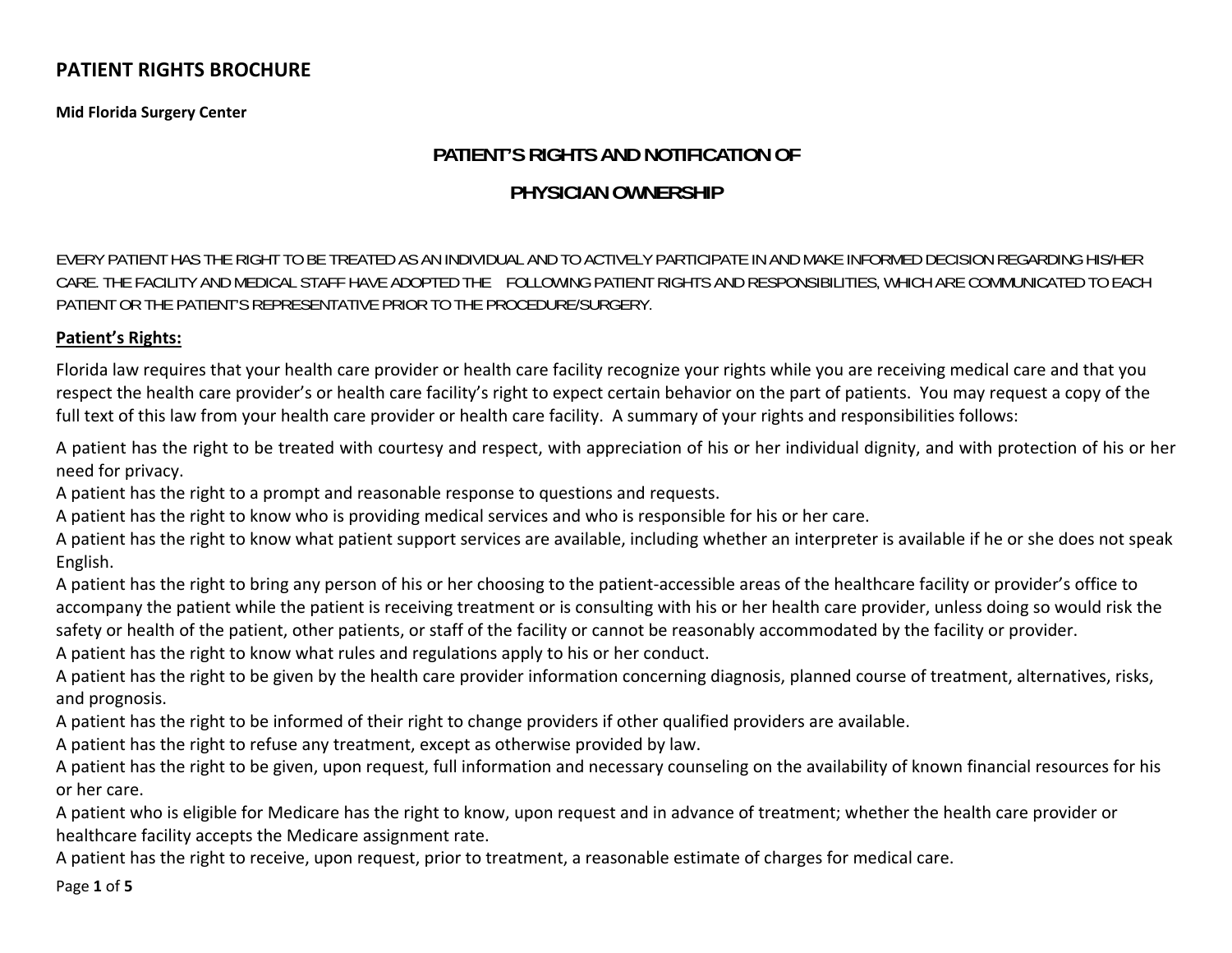## **Mid Florida Surgery Center**

A patient has the right to receive <sup>a</sup> copy of <sup>a</sup> reasonably clear and understandable, itemized bill and, upon request, to have the charges explained. A patient has the right to impartial access to medical treatment or accommodations, regardless of race, national origin, religion, handicap, or source of payment.

A patient has the right to treatment for any emergency medical condition that will deteriorate from failure to provide treatment.

A patient has the right to know if medical treatment is for purposes of experimental research and to give his or her consent or refusal to participate in such experimental research.

A patient has the right to express grievances regarding any violation of his or her rights, as stated in Florida law, through the grievance procedure of the health care provider or health care facility which served him or her and to the appropriate state licensing agency.

#### **Patient's Responsibilities:**

The patient is responsible for providing to the health care provider, to the best of his or her knowledge, accurate and complete information about present complaints, past illnesses, hospitalizations, medications, and other matters relating to his or her health.

The patient is responsible for reporting unexpected changes in his or her condition to the health care provider.

The patient is responsible for reporting to the health care provider whether he or she comprehends <sup>a</sup> contemplated course of action and what is expected of him or her.

A patient is responsible for following the treatment plan recommended by the health care provider.

A patient is responsible for keeping appointments and, when he or she is unable to do so for any reason, for notifying the health care provider or health care facility.

A patient is responsible for his or her actions should he or she refuses treatment or does not follow the health care provider's instructions.

A patient is responsible for assuring that the financial obligations of his or her health care are fulfilled as promptly as possible.

A patient is responsible for following health care facility rules and regulations affecting patient care and conduct.

A patient is responsible for being respectful of all the healthcare professionals and staff, as well as other patients

## **If you need an interpreter:**

If you will need an interpreter, **please let us know** and one will be provided for you. If you have someone who can translate confidential, medical and financial information for you please make arrangements to have them accompany you on the day of your procedure.

#### **Rights and Respect for Property and Person:**

#### *The patient has the right to:*

Exercise his or her rights without being subjected to discrimination or reprisal. Voice <sup>a</sup> grievance regarding treatment or care that is, or fails to be furnished.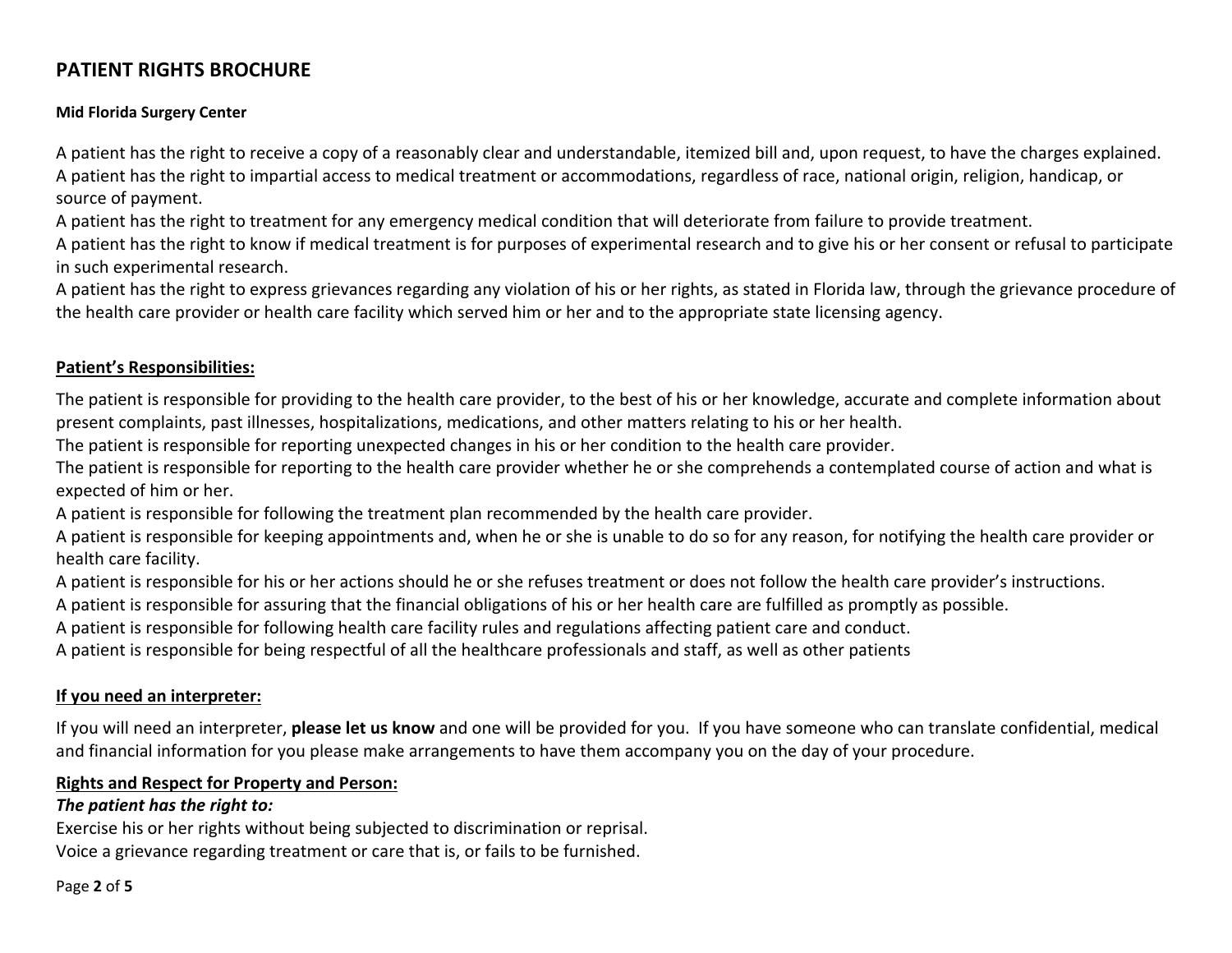#### **Mid Florida Surgery Center**

Be fully informed about <sup>a</sup> treatment or procedure and the expected outcome before it is performed. Confidentiality of personal medical information.

#### **Privacy and Safety:**

*The patient has the right to:*

Personal privacy.

Receive care in <sup>a</sup> safe setting.

Be free from all forms of abuse or harassment.

#### **Statement of Nondiscrimination:**

Mid Florida Surgery Center complies with applicable Federal civil rights laws and does not discriminate on the basis of race, color, national origin, age, disability, or sex.

Mid Florida Surgery Center cumple con las leyes federales de derechos civiles aplicables y no discrimina por motivos de raza, color, nacionalidad, edad, discapacidad <sup>o</sup> sexo.

Mid Florida Surgery Center respecte les lois fédérales en vigueur relatives aux droits civiques et ne pratique aucune discrimination basée sur la race, la couleur de peau, l'origine nationale, l'âge, le sexe ou un handicap.

Mid Florida Surgery Center 遵守適用的聯邦民權法律規定,不因種族、膚色、民族血統、年齡、殘障或性別而歧視任何人。

#### **Advance Directives:**

## You have the right to information regarding advance directives, this facility's policy on advance directives, and information regarding state regulations concerning advance directives. Applicable state forms are available from the center and will be provided upon request.

When <sup>a</sup> person becomes unable to make decisions due to <sup>a</sup> physical or mental change or condition, they are considered incapacitated. To make sure that an incapacitated person's decisions about health care will still be respected, the Florida legislature enacted legislation pertaining to health care advance directives (Chapter 765, Florida Statutes).The law recognizes the right of <sup>a</sup> competent adult to make an advance directive instructing his or her physician to provide, withhold, or withdraw life‐prolonging procedures; to designate another individual to make treatment decisions if the person becomes unable to make his or her own decisions; and/or to indicate the desire to make an anatomical donation after death. The state rules that address this include 58A‐2.0232, 59A‐3.254, 59A‐4.106, 59A‐8.0245, and 59A‐12.013, Florida Administrative Code and Florida statute Title XLIV, Chapter 765.

Page **3** of **5** Mid Florida Surgery Center respects the right of patients to make informed decisions regarding their care. The Center has adopted the position that an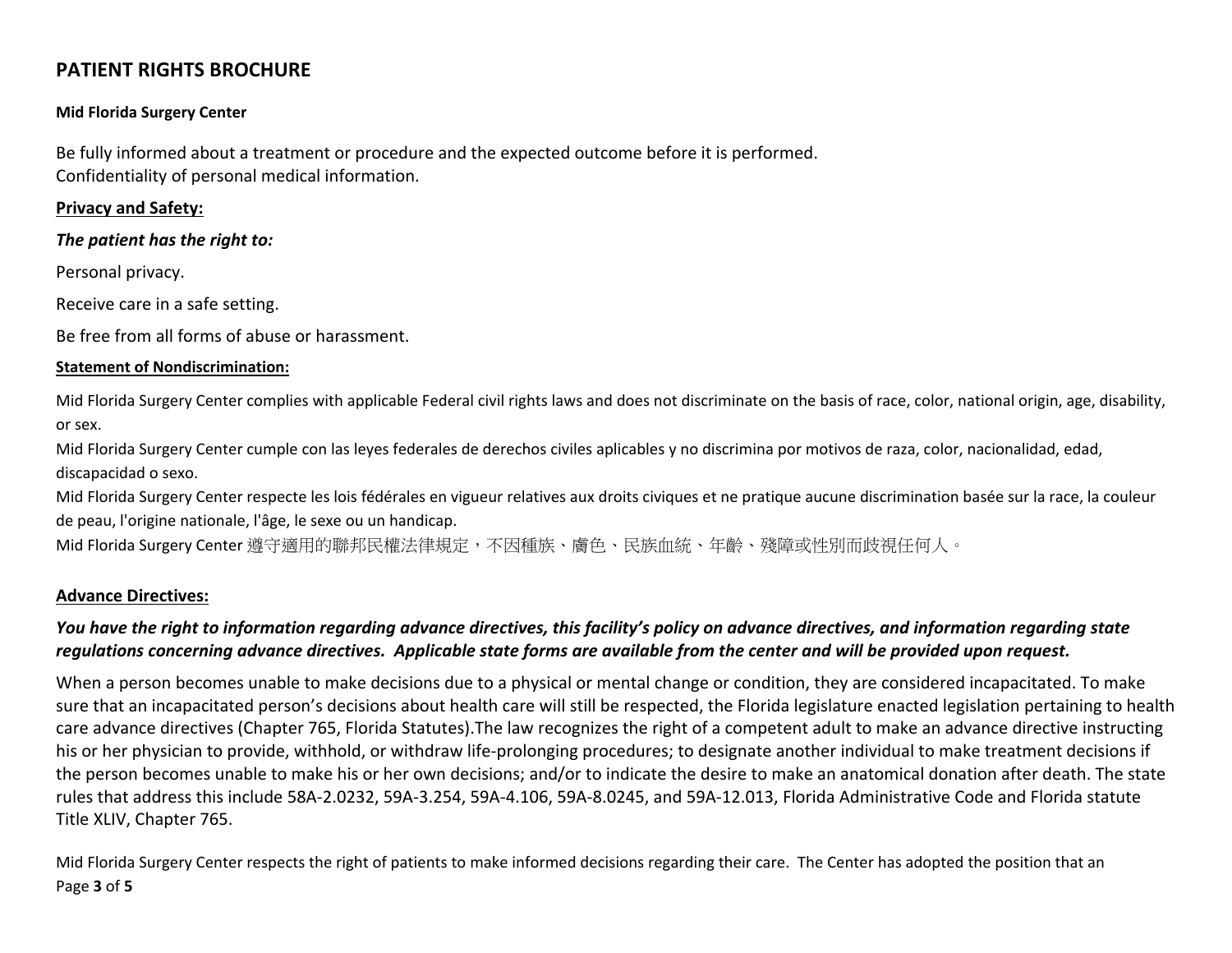#### **Mid Florida Surgery Center**

ambulatory surgery center setting is not the most appropriate setting for end of life decisions. Therefore, it is the policy of this surgery center that in the absence of an applicable properly executed Advance Directive, if there is deterioration in the patient's condition during treatment at the surgery center, the personnel at the center will initiate resuscitative or other stabilizing measures. The patient will be transferred to an acute care hospital, where further treatment decisions will be made.

If the patient has Advance Directives which have been provided to the surgery center that impact resuscitative measures being taken, we will discuss the treatment plan with the patient and his/her physician to determine the appropriate course of action to be taken regarding the patient's care.

#### **Complaints/Grievances:**

If you have <sup>a</sup> problem or complaint, please speak to one of our staff to address your concern. If necessary, your problem will be advanced to center management for resolution. You have the right to have your verbal or written grievances investigated and to receive written notification of actions taken.

The following are the names and/or agencies you may contact:

Sonya Troxell RN, BSN, LHRM, Center Leader **Mid Florida Surgery Center** 17564 Hwy 441, Mt. Dora, FL 32757 Toll Free Number: 1-888-820-7878

You may contact the state to report a complaint:

**Florida Department of Health Consumer Services Unit** 4052 Bald Cypress Way, Bin C-75 Tallahassee, Florida 32399-3275 Phone (850)245-4339 or TF 1-888-419-3456 http://www.doh.state.fl.us/mqa/enforcement/enforce\_home.html

Medicare beneficiaries may also file a complaint with the Medicare Beneficiary Ombudsman. **Medicare Ombudsman Web site**: http://www.medicare.gov/claims-and-appeals/medicare-rights/get-help/ombudsman.html **Medicare:** www.medicare.gov or call 1-800-MEDICARE (1-800-633-4227)

**Office of the Inspector General:** http://oig.hhs.gov